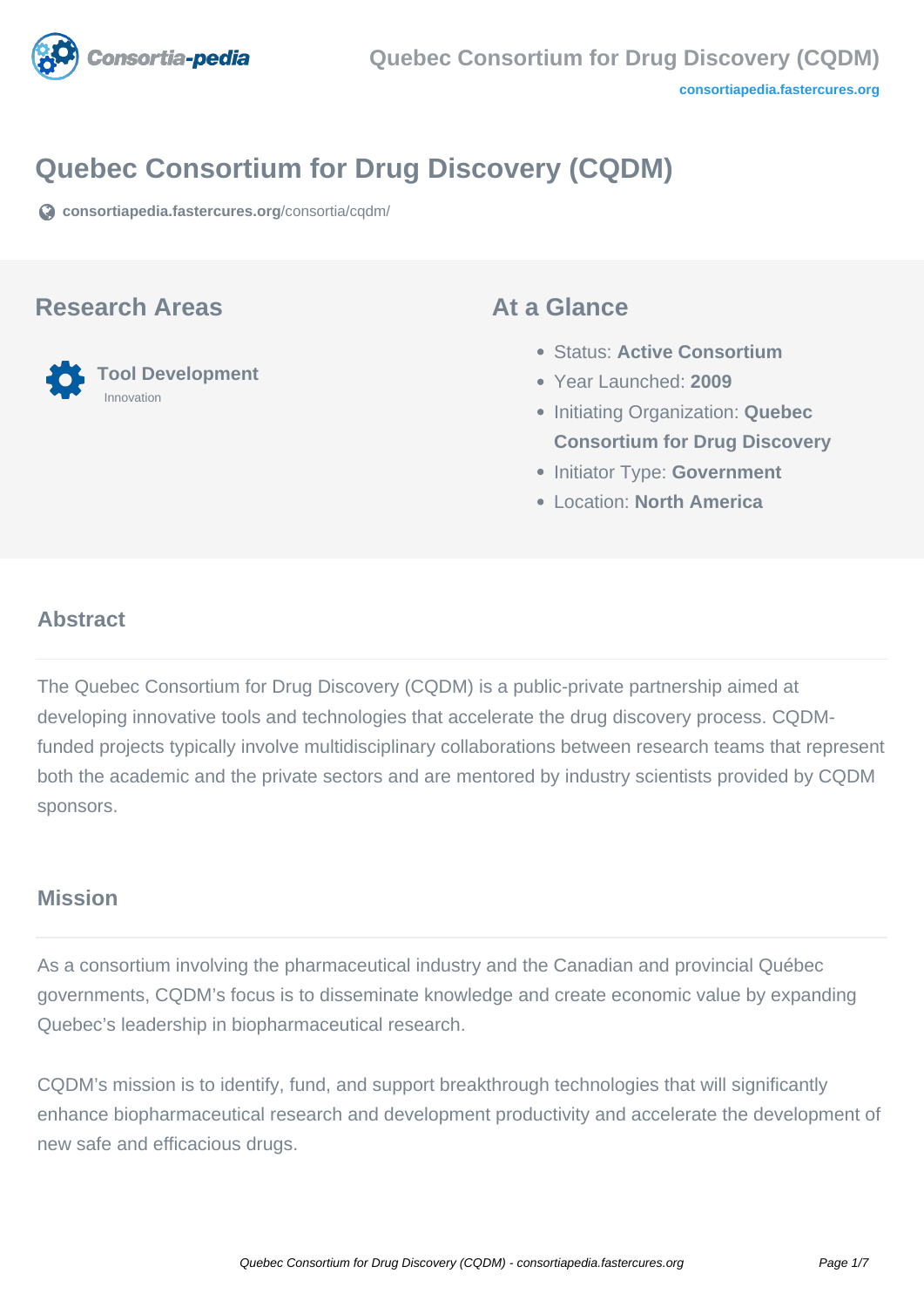

CQDM is a neutral ground that brings patient groups, academia, governments, biotech, and the pharma industry together to work collaboratively on complex medical challenges.

Projects supported by CQDM are highly relevant to the pharmaceutical sector and typically involve

- Identifying opportunities for new therapeutic approaches and research
- Developing safe and effective new drugs
- Enhancing the efficacy of already existing drugs
- Reducing costs, time, and risks associated with the discovery and development of new drugs

# **Consortium History**

CQDM is a pooled public/private research consortium, with the goal of sharing all project results equally among its industrial members. It was created as a partnership between three pharmaceutical companies (Pfizer Canada, AstraZeneca, and Merck) and the Quebec and the Canadian governments. Since its establishment in 2008, CQDM has launched 10 competitions and 5 funding programs and reviewed more than 375 projects granting more than C\$420 million in funding requests.

CQDM recently added additional pharmaceutical industry sponsors (Eli Lilly Canada Inc., Novartis Pharmaceuticals Canada Inc., GlaxoSmithKline Inc., and Boehringer Ingelheim (Canada) Ltd.) to initiate its Explore program. CQDM also applies its funding model in collaboration with other funding entities, most notably the province of Ontario, MaRS Innovation, the Ontario Centers of Excellence, and the Ontario Brain Institute as well as France via the Lyon and Alsace economic zones. In 2013, a business-to-business (B2B) research collaboration program was launched with the state of Massachusetts.

At the end of 2012, CQDM provided up to C\$29.4 million in research funds supporting 25 research projects within a network of more than 50 mentors involved at the project management level and 360 researchers.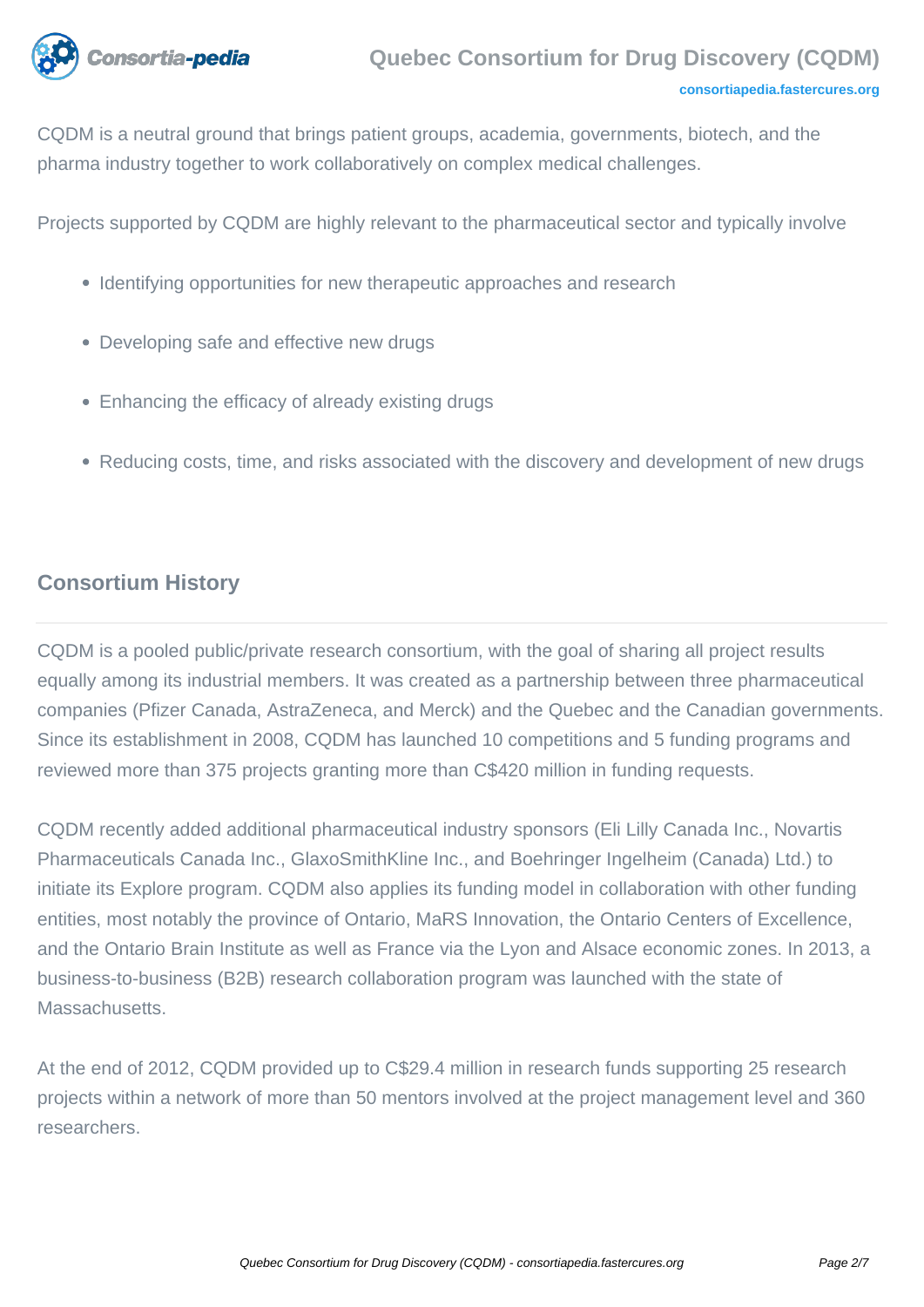

CQDM sponsors several calls for applications annually, all with a focus on developing tools or enabling technologies that have the potential to strongly impact biopharmaceutical research.

- Focus grants of up to C\$2 million for a maximum period of three years and designed to fund research at academic research institutions and private companies
- Explore grants of C\$300,000 for a maximum period of two years, funding unconventional and high-risk innovative research that could strongly impact the drug development process
- Québec/France joint competition designed to fund research in academic research institutions and private companies
- Québec/Ontario joint competition intended to fund research in academic research institutions and private companies
- Québec/Massachusetts B2B program, part of the International Collaborative Industry Program launched by the Massachusetts Life Sciences Center, designed to fund late-stage research projects between two private companies

In addition to these ongoing research competitions, CQDM has invested C\$1 million in a special research project involving Montreal-based Biospective and two pharmaceutical companies, Merck and Pfizer. This initiative is aimed at characterizing animal models for Alzheimer's disease to improve models of disease progression and response to treatment.

## **Structure & Governance**

CQDM pharma sponsors not only invest money, but also provide mentorship to every funded project. Funded researchers are assigned at least one industrial scientist mentor for the duration of the project. Mentors provide scientific advice and access to industry resources and ensure that projects align with industry needs and are commercially viable. Mentors are selected from the global organizations of pharmaceutical sponsors and are part of industry's in-kind contribution to the consortium.

The governance structure of CQDM has four major components: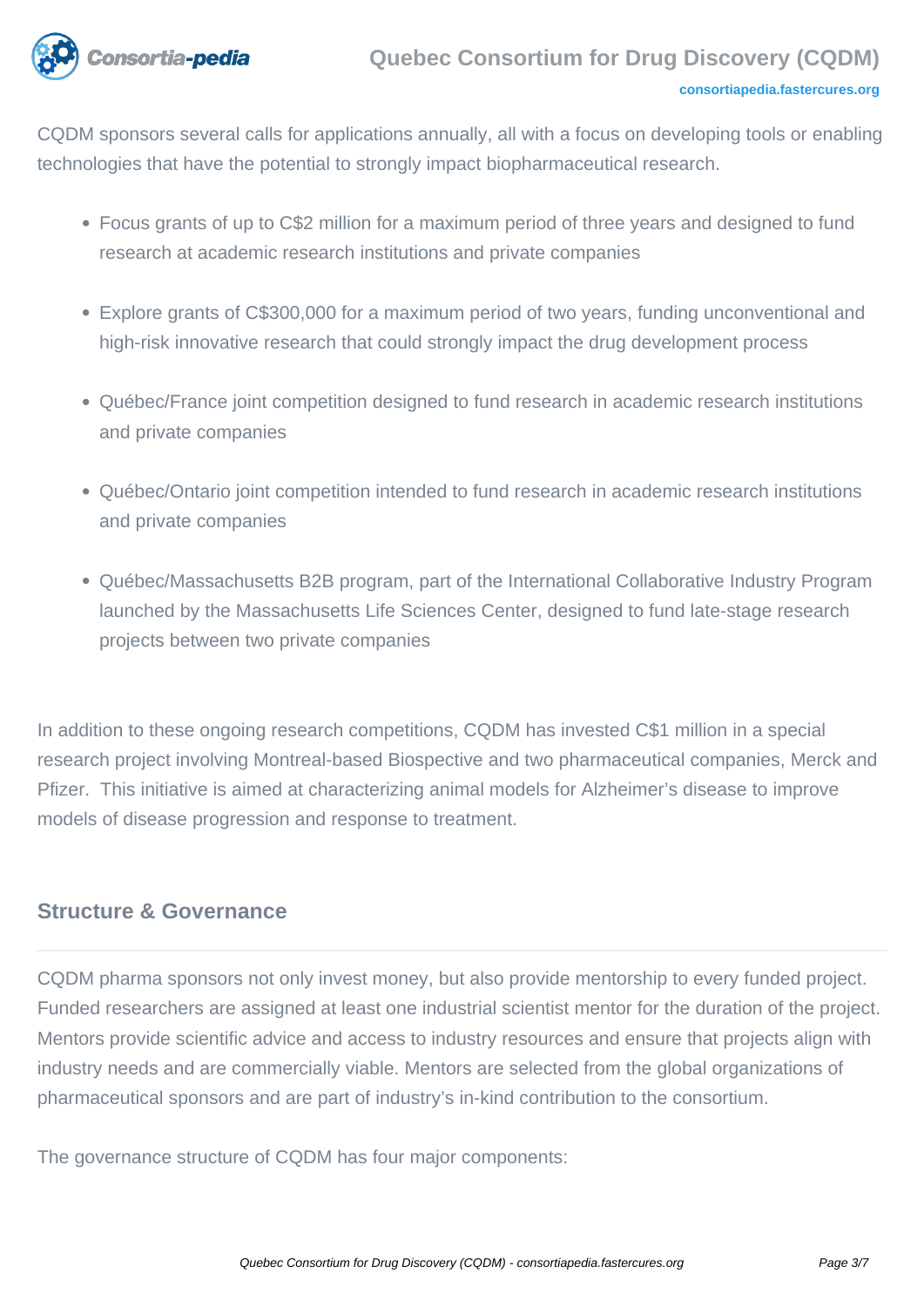

- Board of Directors: Consists of sponsors and independent members from the private and public sectors who provide guidance on governance, strategy, financing, and account auditing
- Executive Committee: Consists of private-sector sponsors and independent members who focus on the management and business operations of CQDM
- Strategic Orientation Committee: Consists of sponsors and independent members from the private sector, academia, and government who decide on the themes of calls for proposals and select letters of intent. It also carries out the functions of a scientific board and a steering committee
- Explore Advisory Committee: Similar to the Strategic Orientation Committee except that it focuses solely on the Explore funding program

 CQDM employs a dedicated staff (eight full-time employees and one part-time lawyer) for day-to-day operations. It extends its knowledge base by bringing in representatives from industry, academia, and the government to serve on its executive boards.

In addition to its sponsors and committees, CQDM also utilizes the expertise of outside subject-matter experts for the technical review of its proposals. These activities are performed in collaboration with Fonds de recherche Quebec-santé (FRQS, Quebec's health research funding agency) or other independent scientific evaluation entities.

# **Financing**

Since 2008, CQDM raised C\$65 million from public/private funding; about one-third from the seven pharmaceutical partners, one-third from the Canadian federal government through the Business-Led Networks of Centres of Excellence, and one-third from the provincial Québec government through the Ministère de l'Enseignement Supérieur, de la Recherche, de la Science et de la Technologie.

# **Intellectual Property**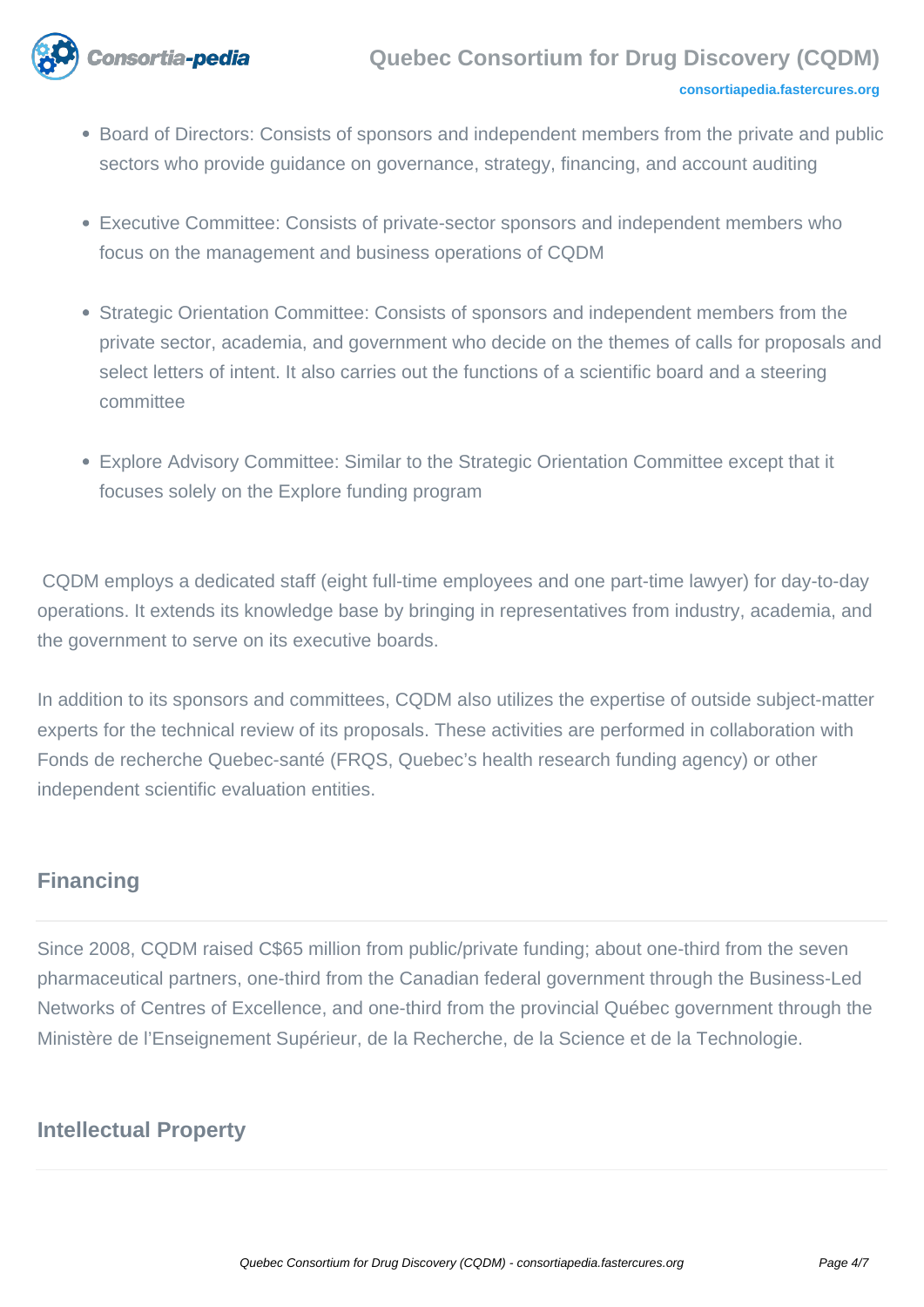

The rights to commercialize the results generated under CQDM's funding programs belong to the inventors and their affiliated institutions. For all of funded projects, researchers must have the ability to execute the funded project without restrictions based on preexisting intellectual property necessary to conduct the proposed project. This is assessed prior to a decision to fund a project. As part of the research agreement, a nonexclusive license option is granted to CQDM industrial sponsors for the use of the results for research purposes only.

# **Patent Engagement**

Patient groups have not yet been formally involved in CQDM efforts. Discussions are ongoing to actively engage patient groups in the governing structure and the strategic orientation of the organization.

For CQDM, the most relevant measure of impact is at project end when the developed technology is transferred and used by a pharma sponsor. Such transfer can be direct through an option granted by the research institution that received the funding or through a service agreement.

The first projects funded by CQDM were completed in 2012. A total of four pharmaceutical sponsors have already transferred and used the results. Three start-ups and several socioeconomic benefits for small to medium-sized enterprises and universities were engendered.

### **Data Sharing**

Project deliverables from a funded project are made available to all the stakeholders, while results are disseminated to a wider audience. Investigators are highly encouraged to publish their results.

# **Links/Social Media Feed**

Twitter **COLOM** Canada YouTube [CQDM](https://www.youtube.com/channel/UCZFCGA9iTYNTiiHl56jfqdg)

Consortium homepage [http://www.cqdm.org/en/](#page-0-0)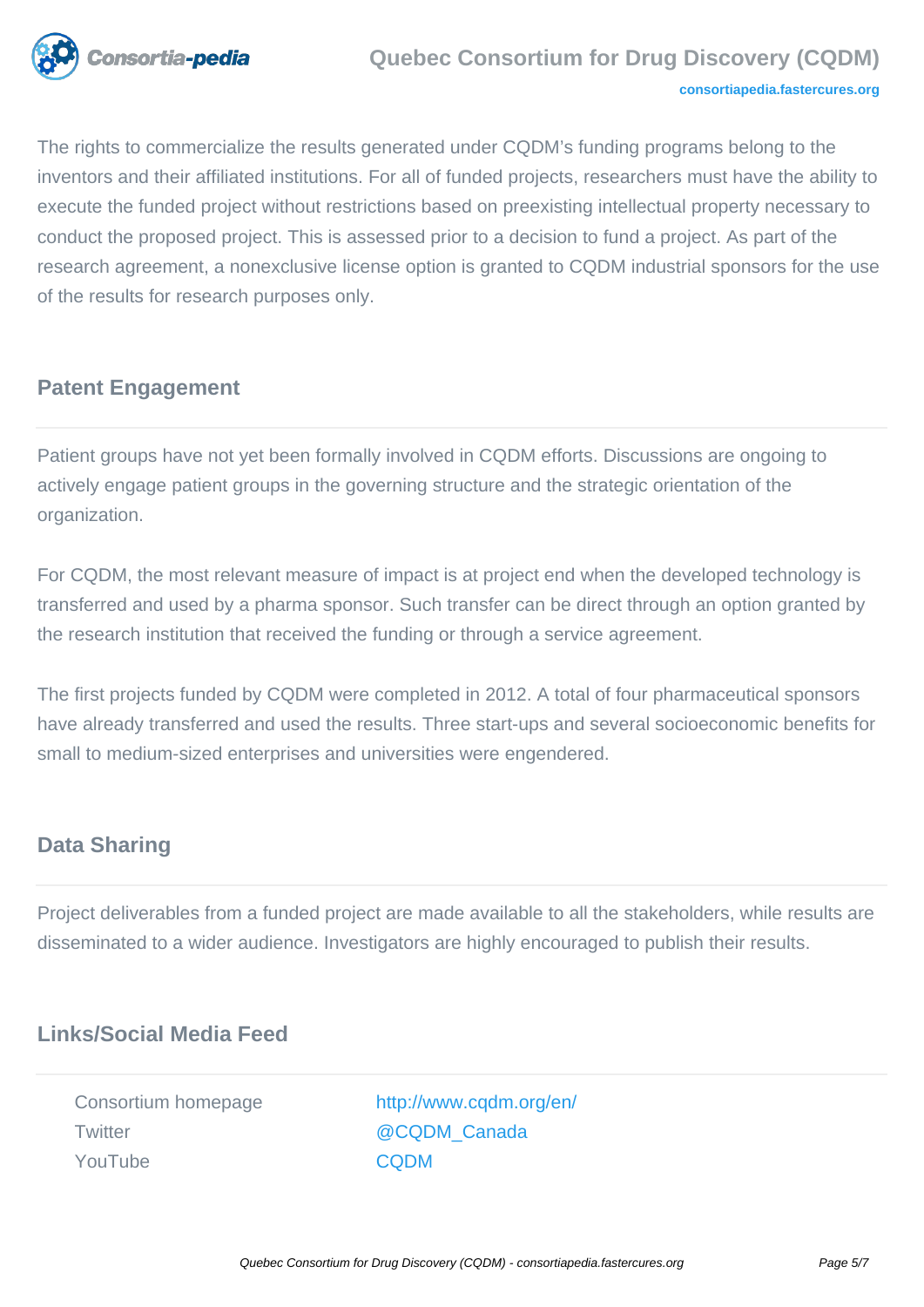

**[consortiapedia.fastercures.org](http://consortiapedia.fastercures.org/)**

Google+ [CQDM](https://plus.google.com/102029871844852229079/videos)

**Sponsors & Partners**

Diane Gosselin, Ph.D., M.B.A., President and Chief Executive Officer Luc Paquet, Ph.D., Vice President, Business Development

 2, Place du Commerce Nuns' Island (Québec) Canada H3E 1A1

#### [cqdm@cqdm.org](mailto:cqdm@cqdm.org)

**CODM** Alsace BioValley **AstraZeneca** Boehringer Ingelheim Business-Led Networks of Centres of Excellence (BL-NCE) Eli Lilly Canada GlaxoSmithKline Lyonbiopôle MaRS Innovation (MI) Massachusetts Life Sciences Center (MLSC) Merck & Co., Inc. Ministère de l'Enseignement Supérieur, de la Recherche, de la Science et de la Technologie (MESRST) du Québec Novartis International AG Ontario Brain Institute (OBI) Ontario Centres of Excellence (OCE) Pfizer, Inc.

Updated: **04/08/2016**